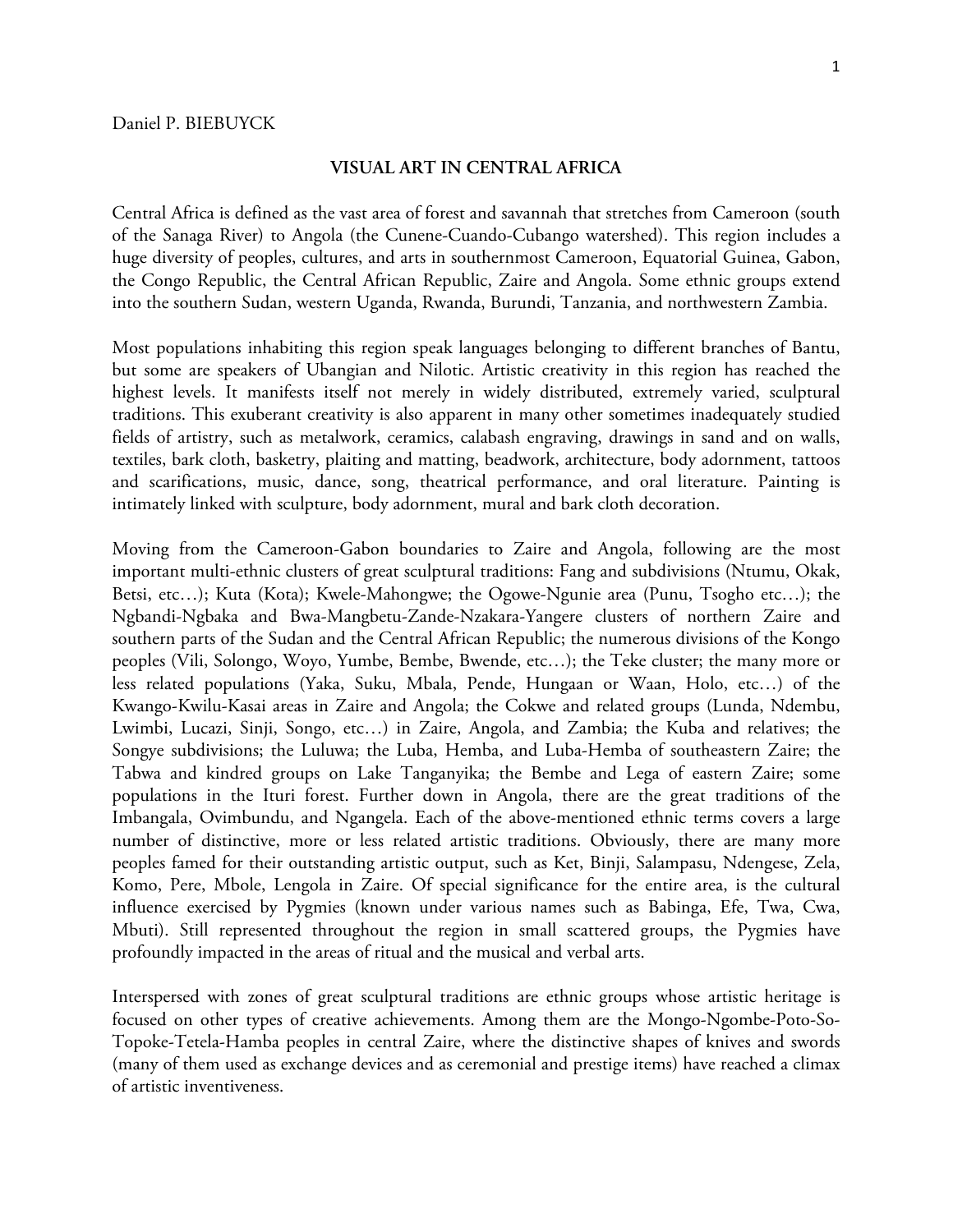Given the immense diversity of artistic traditions and the unevenness, even inadequacy, of relevant scientific documentation, it is impossible to propose valid generalizations about the dominant styles and the aesthetic motivations prevalent in these regions. No clear-cut distinctions between forestdwelling and savannah populations can be found, nor can any precise correlations be established between art types and cultural types. Art flourishes in acephalous as well as in politically centralized groups, among patrilineal and matrilineal peoples. Outstanding sculptural traditions occur among peoples with value orientations centered in hunting and trapping as well as among those where the economic and ideological focus is on agriculture. The sculptural arts flourish among populations with elaborate healing systems, initiation ceremonies, and voluntary or semi-secret associations, as well as among those where such rituals are reduced or nonexistent.

Although there are numerous local morphological and stylistic continuities between and across diverse ethnic groups, the overall distinctiveness of the combined stylistic features and the overall physical appearance of the artworks, in most cases, is so striking that experts have no difficulty to differentiate figurines in the Fang style from those in Kongo style, or Pende masks from Yaka masks. For experts, the stylistically different features are easily perceived *in toto*, but their detailed descriptions raise numerous problems. Take a visually well-definable figural art as that of the Fang. The detailed description of major morphological features at once reveals significant differences in the details of proportions, shape of the head, hairstyles, features of face, arms, legs, mouth, nose. These are partly linked with distinctive subethnic artistic traditions, probably with distinctive ateliers and trends in individual creativity. In addition, the distinctiveness of an ethnic artistic tradition is frequently a matter of recognizing specific types and categories of sculptures symptomatic of that culture. Of course, the difficulties encountered in describing the style characteristics of artworks produced by closely related or territorially mixed groups and subgroups are even greater.

Generalizations are easier to make about recurring modes of usage, functions, and patterns of acquisition and ownership of the artworks, partly because Central African sculptures are made for well-defined contexts. But generalizations in the interpretation of meanings and symbolisms associated with the works often are very tentative because of the unique configurations of philosophical and value systems in which they are conceived. Viewed in the perspectives of African and world art, some of the most extraordinary carving traditions flourish in this region. To mention a few: the *bieri* guardian figurines and heads of the Fang group, the *bwete* copper plated abstract guardian figurines of the Kuta-Mahongwe group, the white face masks of the Ogowe area, the *nkisi* and *bwanga* power figures of the Kongo and Songye groups, the incredibly variegated sculpted and constructed masks of the Mukanda initiations, used in social control, power display, teaching and character dramas among peoples of the Kwango-Kwilu areas in Zaire and Angola, the sculptures of the hero Cibinda among the Cokwe, the *ndop* royal figurines of the Kuba, the ancestral figurines of the Luba and Hemba, the stylized miniature figurines that are ultimate symbols of Lega moral philosophy, the anthropomorphic batons of the Ovimbundu.

Early artistic evidence for the area is sparse. But in some parts, there are rich burial grounds, such as the Upemba burial sites (6th century AD) or the domed and platform-shaped tumuli of Angola. Here and there, one finds cave paintings. Early pottery traditions from Lower Zaire date back to the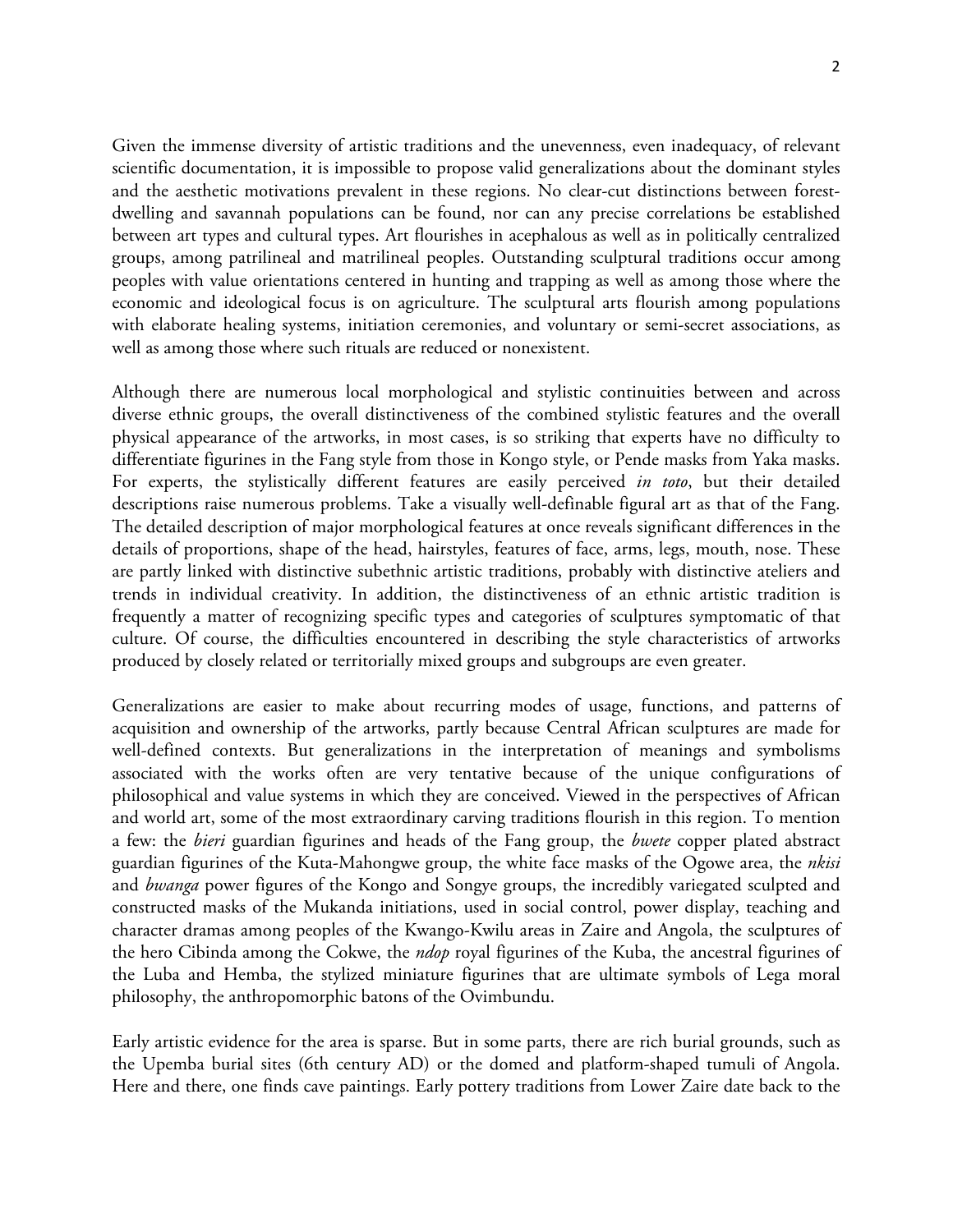3

third century BC. In addition, it is commonly assumed that perhaps the oldest existent zoomorphic wood sculpture (dated back to the ninth century) was found in Angola. Among the oldest sculptures available in early Western collections are the so-called Vallisnieri figurines dating back to the seventeenth century found near Kina on the southern limits of the Kongo kingdom, with no clearcut stylistic affiliation, but thought to be of Kongo or Ambundu origin, some Afro-Portuguese ivories from the Kongo, and some of the syncretistic Kongo art (early crucifixes in brass or copper; Saints' statues), and the so-called Afro-Portuguese ivories.

Few of the massive amount of sculptures available in museums and private collections can be dated with any certainty beyond the nineteenth and twentieth centuries. Most of the well documented early art pieces can only be assigned an *ante quem* date. However, there are hints in the oral traditions of various populations that the artistic heritage reaches far back in time. In addition, the occurrence over wide distances of specific morphological features (e.g., the widespread heart-shaped, more or less concave face typical for numerous figurative traditions; the cowrie-shaped eyes; the circle-dot motif; the abdominal position of the hands, arms close to the torso) seems to indicate early common sources and contacts. The fragile materials used (including softwood), combined with numerous environmental hazards, the modes of preservation and the methods of transmission, acquisition, disposal, and replacement of specific sculptures have not been favorable to the prolonged conservation of individual pieces. When a Lega initiate informs the researcher that an ivory figurine in his possession was acquired via various intermediaries from a kinsman who lived six generations ago, it is impossible to know whether he is referring to the specific object at hand or to a patrilineal line of prescribed transfers of the jural and ritual right to own such a piece.

Throughout the region the categories of artworks produced by any given ethnic group may include anthropomorphic, zoomorphic, hybrid and nonfigurative figurines and masks; musical instruments; neckrests, backrests and stools; bed panels; scepters and batons; axes and adzes; poles, panels, doors, lintels, and boards; potlids; axes and adzes, shields, combs and pins, cups, boxes, and mortars; divination instruments; paddles and canoes; coffins; spoons and ladles; knives, swords, spears and shields; pectorals and amuletic and votive objects; bangles; pipes; miniature replicas of tools and weapons; and some other sculptures.

Wood (frequently prescribed types of soft wood) is the major medium for carving, but sculptures are also produced in ivory (e.g., Kongo, Pende, Lega) bone (Lega), horn, stone (Kongo), clay, terracotta, and metal (iron and copper). Ephemeral sculptures are made of various assemblages of wood, leaves, feathers, hides, beads, shells, cowries, etc… Still other materials are incorporated in the production of masks, many of which are not merely carved but assembled or constructed from leaves, grasses, fibers, bark, leather, shells, beaks, hide, feathers, resins, cloth. Striking assemblages, made of colored cloth and other materials, in the shape of large and small human and animal figurines are produced in some ethnic groups, but many are ephemeral creations that are not well preserved in collections and also not well known. Among these constructions, the most amazing are the giant painted cloth figurines containing the dried corpse of a leader among the Bwende subgroup of the Kongo and the smaller polychrome ones of the Bembe subgroup of the Kongo.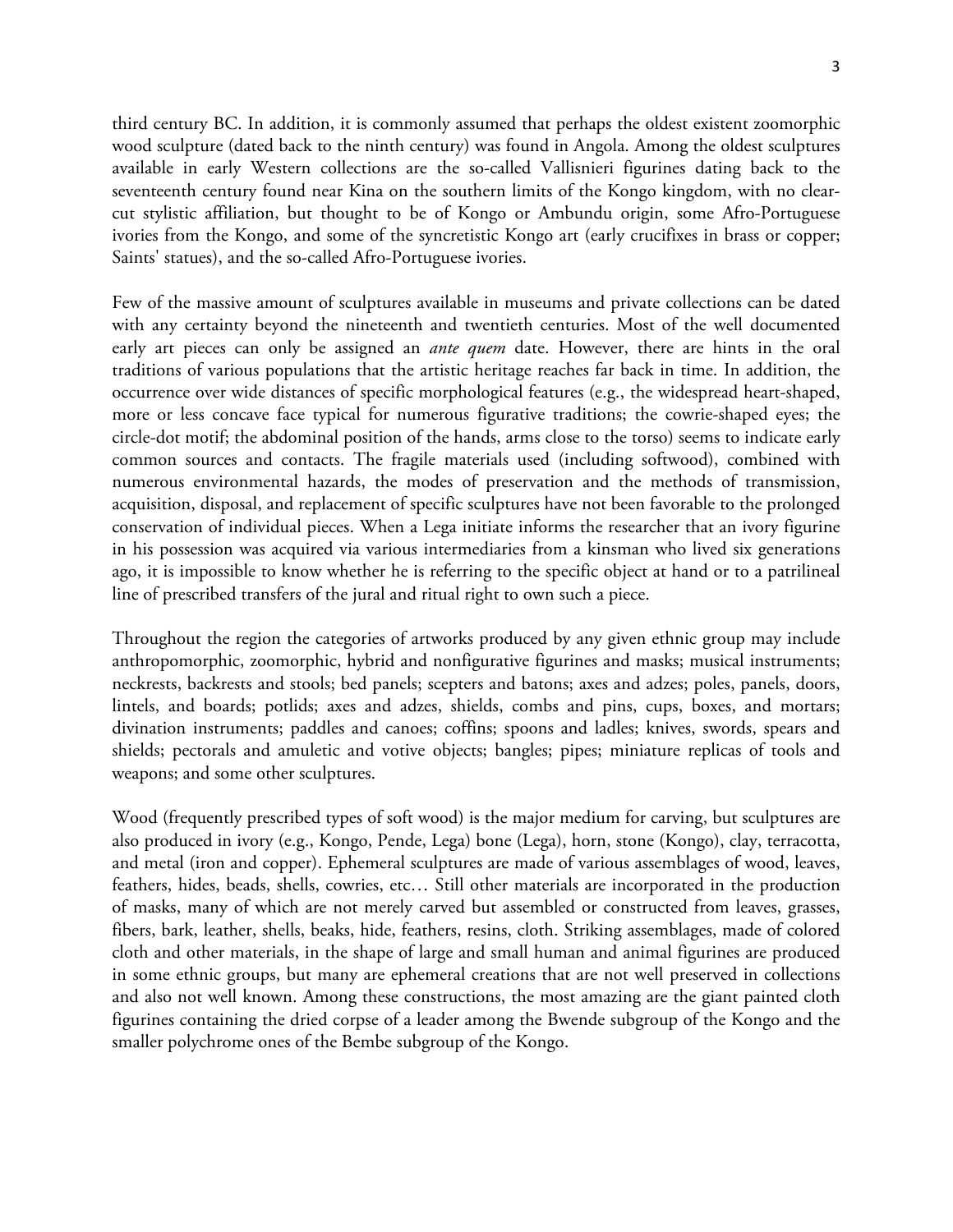Apart from common face masks mostly worn in vertical position, typical in various parts of this region are helmet masks and large construction masks that cover the entire head. Even many of the face masks have hats and neckpieces that allow the entire head to be covered. Many masks show traces of red or white colors, but polychrome masks are restricted to some areas. Most masks are anthropomorphic; zoomorphic, hybrid, and amorphous masks are fairly rare; masks with superstructures (humans, animals, genre scenes) masquettes, and miniature masks occur in some areas.

Virtually all masks are associated with males; they are held in individual or collective ownership. Although in male possession, some masks may be manipulated by women in ritual contexts. Most masks function in danced performances; they occur singly, in pairs or in larger groups, sometimes in fixed sequences. Some masks are too large and too heavy to be carried; these large masks may be associated with the ritual treasures of chiefs and other leaders, and be displayed on the eve of important rituals. Masquettes and miniature masks are used in unexpected ways (e.g. held in the hand, suspended from something, worn as a pendant). In performance, masks are inseparable from prescribed costumes, paraphernalia, specific dance movements, songs and music. Masks may have their guides and chaperones. Some masks appear during the day, others only at dusk or in the night; some never enter the village, but are visible in the bush at the outskirts of the settlements. In performance, the masker may represent animals, nature spirits, ancestors, dead persons temporarily returning to the community, culture heroes, legendary personages, exemplary or negative characters. The masker may reflect abstract concepts about authority, seniority, wealth, beauty, appropriate behavior, morality and philosophy. Masks may also function as emblems of rank and status. Masks can be the external symbols of the authority and ritual privilege of kings, chiefs, headmen, ritual office-holder, elders, high initiates. As such they do function as powerful elements of socio-political cohesion and legal control, settling disputes and fighting witchcraft and sorcery. Some function as symbols of internal solidarity and external autonomy of specific groups. Some masks are destined to inspire terror and fear and to allow types of action that are otherwise forbidden; other masks are gentle and playful. Some masks are silent, some have their own spokesman; others are noisy, talkative, quarrelsome, sarcastic; some sing or speak in a special voice sometimes aided by a kazoo that is fixed inside the mouth opening of the mask.

It is fair to say that a great many masks are primarily linked with initiation (be it the installation and enthronement rites of chiefs and other leaders, the '"puberty" initiations of young men and women or initiations into specific cults and graded voluntary associations). Secondarily, the masks occur in all vital events in which these persons are involved, such as political and legal control, rites of appeasement or funerary rituals. They constitute a powerful element in the exercise of social control, using the widest spectrum of methods, from terror to imposition of fines and taboos, from parody and ridicule to play. Little is known about the intricate terminological systems by which masks are classified and the inherent meanings of the terms used. The elaborate naming systems of the Pende and Lega provide additional insights in ultimate meanings. Mask styles may be radically different from the styles in which figurines are carved, pointing in some cases to autonomous traditions that are older and more widely distributed than figure sculpture.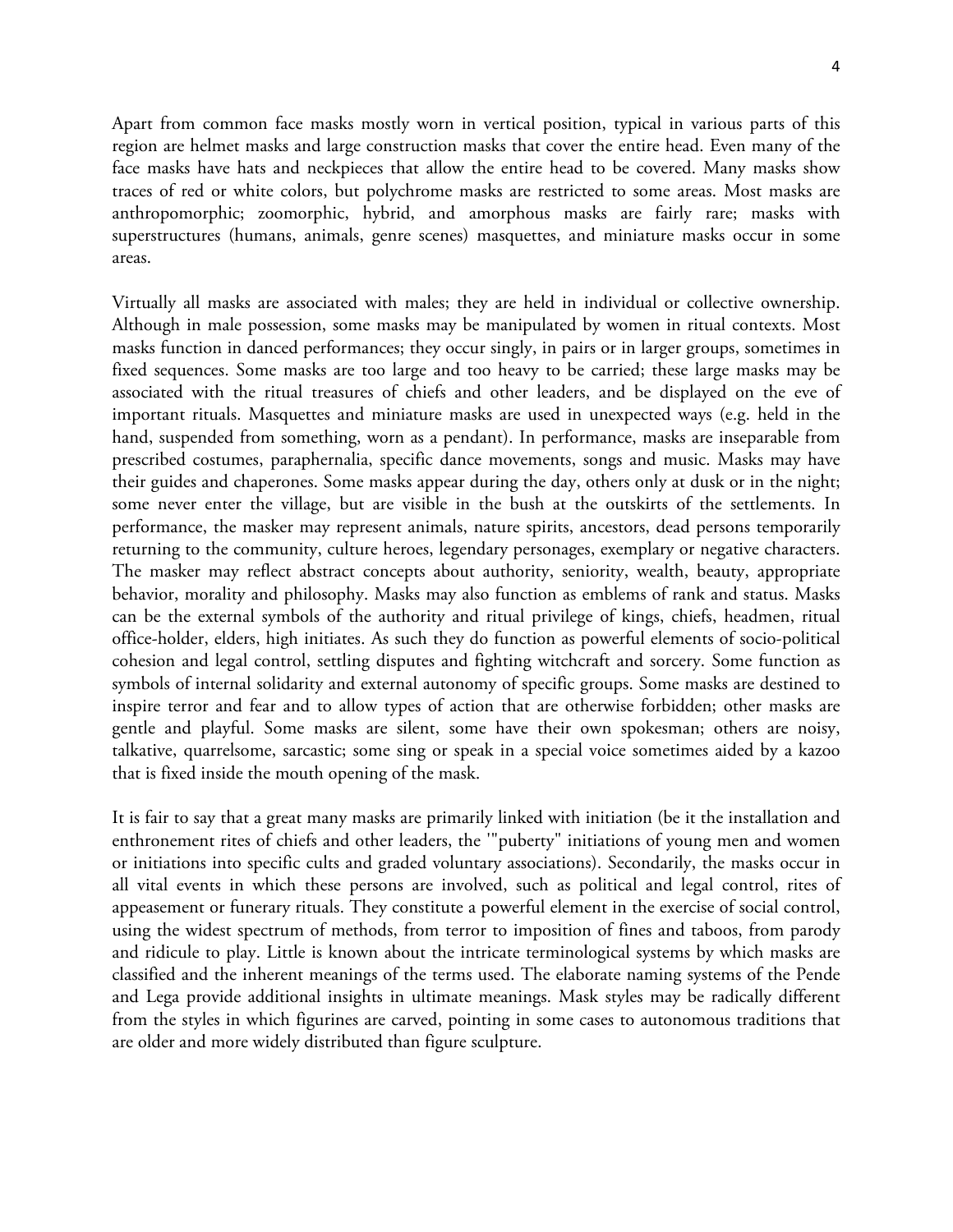Cephalomorphic and some anthropomorphic pottery is produced in several regions such as Kongo (Mboma, Solongo, Woyo), eastern Luba, Kanyok, Mangbetu and related cultures, Lunda and Cokwe. These elaborate potteries may serve as containers for water, oil, beer, or to store precious belongings, but there are also special links with funerary and other rituals.

Anthropomorphic figurines range from full-standing, sitting, squatting and kneeling figures to halffigures, busts and heads. They represent males, females, hermaphrodites. Typical for some groups in the region are multi-faced and multi-headed figurines and dual statues showing a male and female placed back to back or standing or sitting next to each other. Group sculptures are essentially limited to representations of women or men holding a youthful person (the female figurines of this type are often referred to as mother-and-child statues). The youthful personage is sitting on the shoulders, carried on the back, held in one arm, sitting in the lap, or clinging to the female body. Other figurines support the seat of a stool or hold some object (a sword, a cup). Some figures show no sex organs, yet different sex may be recognized from hairstyles, headdresses, body adornments including tattoos and scarifications; in other statues emphasis is placed on female or male sex organs (including some artificially induced deformations), some male sculptures are ithyphallic.

The styles in which figurines are carved range from fairly realistic naturalism and idealized realism to highly conventionalized and stylized forms and extreme abstraction. Some groups prefer rounded, curvilinear shapes; others give preference to angular forms; still others favor elongated, stocky or compact structures. Some adopt static hieratic poses; others are freer in gesture and movement. Whereas symmetrically and frontally conceived figurines prevail, there are enough examples where this rule is broken, in figurines with one or both arms raised or those turning away the head. Typical throughout the area is the manner in which specific details have been rendered: particularly striking are the sumptuously carved hairdos and headdresses, the intricate scarifications and tattoos, the necklaces and bangles. Anthropomorphic figurines may be colored, partly or entirely, in white, red or black; many non-colored figurines have extraordinary patinas produced by the types of wood used, the oils with which the woods or ivories are rubbed, the constant manipulation. Typical among the figurines are those that are loaded with various additions, not merely paint, but hats, horns, mirrors, bangles, shells, pods, teeth, beads, iron objects (nails, daggers), medicinal ingredients stuffed in cavities, satchels, or horns. Typical also are those statues that are encrusted with sacrificial matter (dried blood, resins, saps of certain plants).

Among the most striking recurring morphological features in this vast region are the concave heartshaped faces; the size and refinement of the head often in contrast with the relative simplicity of the torso and legs; the arms close to the body holding the chin, the upper chest. the breasts, the abdomen; the relatively short bent legs.

Anthropomorphic figurines have wide-ranging functions in ancestral cults at various levels (personal, family, lineage and clan ancestors, dead chiefs, founders of dynasties and heroes); cults for nature spirits, for some divinities and twins. Some function as emblems of socio-political and ritual status; symbols of ritual privilege, tokens of socio-political cohesion and solidarity; containers of forces to heal and to protect the individual and the group (against witchcraft, infertility, sickness, and other calamities), or to avenge wrongs and to inflict harm, to take oaths and to curse, to divine. Figurines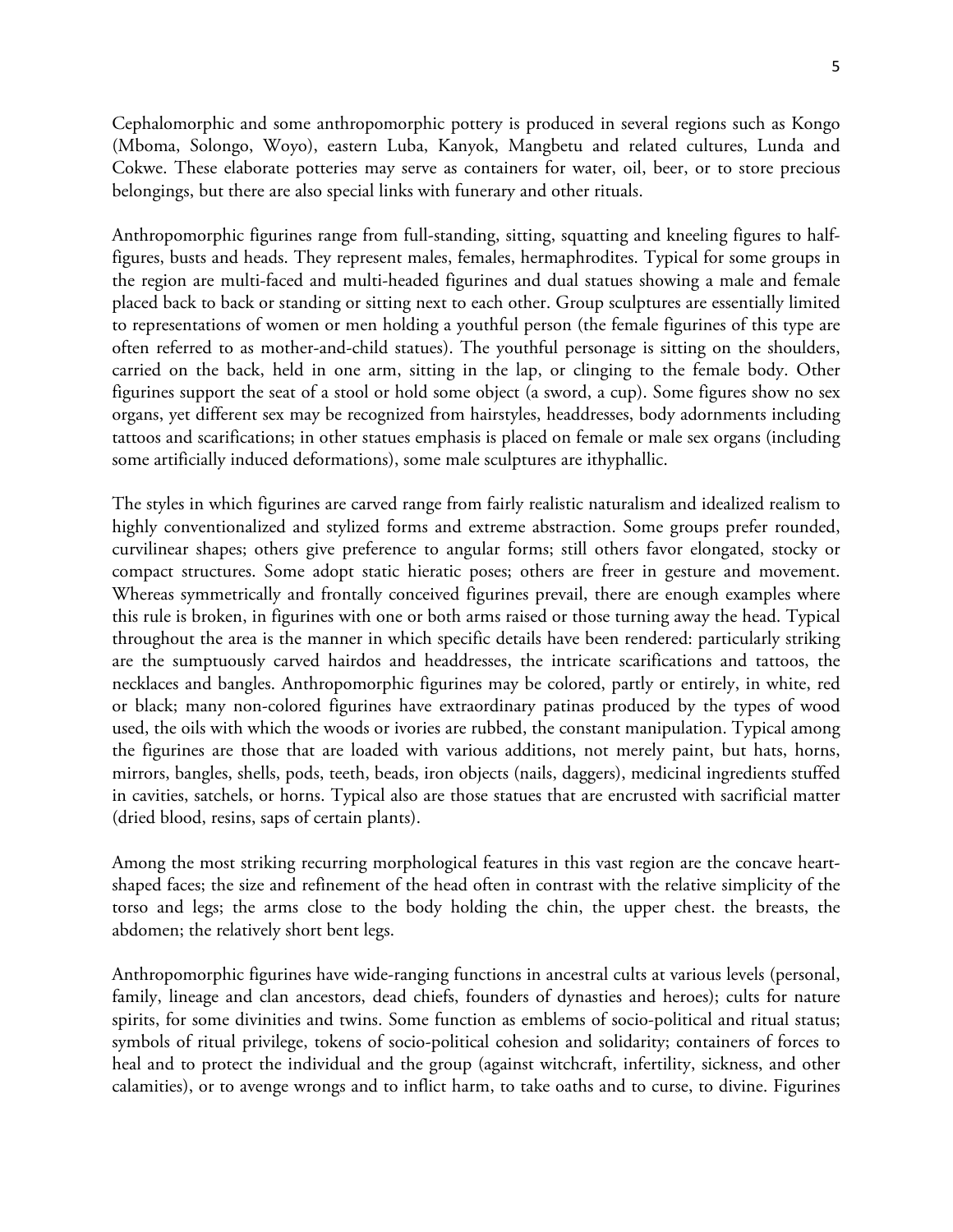may have didactic and mnemonic functions associated with values, moral and philosophical principles expressed in aphorisms, legends, tales, myths. Most importantly, many figurines tend to be multifunctional, operating at various levels of the socio-political and ritual structure, and their symbolisms tend to be multivocal, a multivocality that is linked with stages of knowledge.

Zoomorphic figurines, sculpted in various materials, are fairly rare and range from realistically rendered animals to abstract representations that deliberately cover the identity of the animal. Outside the context in which they occur, it is even difficult to precisely identify more realistically carved animals. It must be noted, however, that numerous animals are represented by various constructions or assemblages comprising parts of the real animals (hides, claws, scales, teeth, feathers, beaks). Animal figurines occur in initiations, divination, healing rites, nature spirits cults.

Among the other sculptures some of the highest levels of artistic achievement can be found. Special mention should be made of Luba caryatid neckrests and stools; Pende miniature pectoral masks in ivory or other materials; Kongo ivory and wooden anthropomorphic finials for scepters; Kongo-Yumbe figured bed panels; Zande anthropomorphic *sanzas* and Mangbetu harps; Kuba cephalomorphic cups and wooden lidded boxes of varied shapes covered with intricate design patterns; Lega spoons in ivory or bone; Mangbetu hairpins; Cokwe and Ngangela combs topped with human heads or full figures; anthropomorphic wood and bark boxes of the Mangbetu; Cokwe Imbangala and Ovimbundu pipes with long decorated stems. Throughout the region, great artistic care is found in the treatment of musical instruments, from *sanzas* to harps, membranophone drums to slit-drums, from whistles to trumpets. Many of these instruments are exquisitely enhanced with geometrical designs, human heads, busts and full figures. Most of these extraordinary carvings are items of privilege, status and prestige, owned by chiefs, headmen, various dignitaries, members of associations and cults. As such, some of these artworks form an intrinsic part of royal treasures, of the power houses of healers, diviners, and other ritual experts. They represent extremely significant symbols of continuity, power and authority, and are inseparable from initiation, enthronement, and renewal rites.

In most cases, the possession of artworks is not a question of a free market in which one makes a personal, arbitrary acquisition of objects one likes or would like to have as a proof of artistic taste, wealth, prestige, and status. The majority of artworks are commissioned by and for specific categories of persons whose position in the socio-political and ritual system demands the acquisition of specified artworks, frequently not as sole possessors but as trustees and guardians for a kinship, political, or ritual community.

Artists did not sign their works. Oral traditions have recorded few names of great artists. Because of the random manner in which the Westerners collected African artworks and the belated emphasis on scientific research of African art, it is no simple matter to correlate known names with particular artworks or to correlate available documented or undocumented sculptures with particular ateliers. The so-called anonymity is due to many factors: the function of the artwork; the social position of the artist within his group; the absence of classes, castes or guilds of craftsmen; the modes of commissioning; the emphasis placed on the product and the user rather than the maker. Also, the boundaries between artist and artisan are not clearly drawn; the creative person is still very much an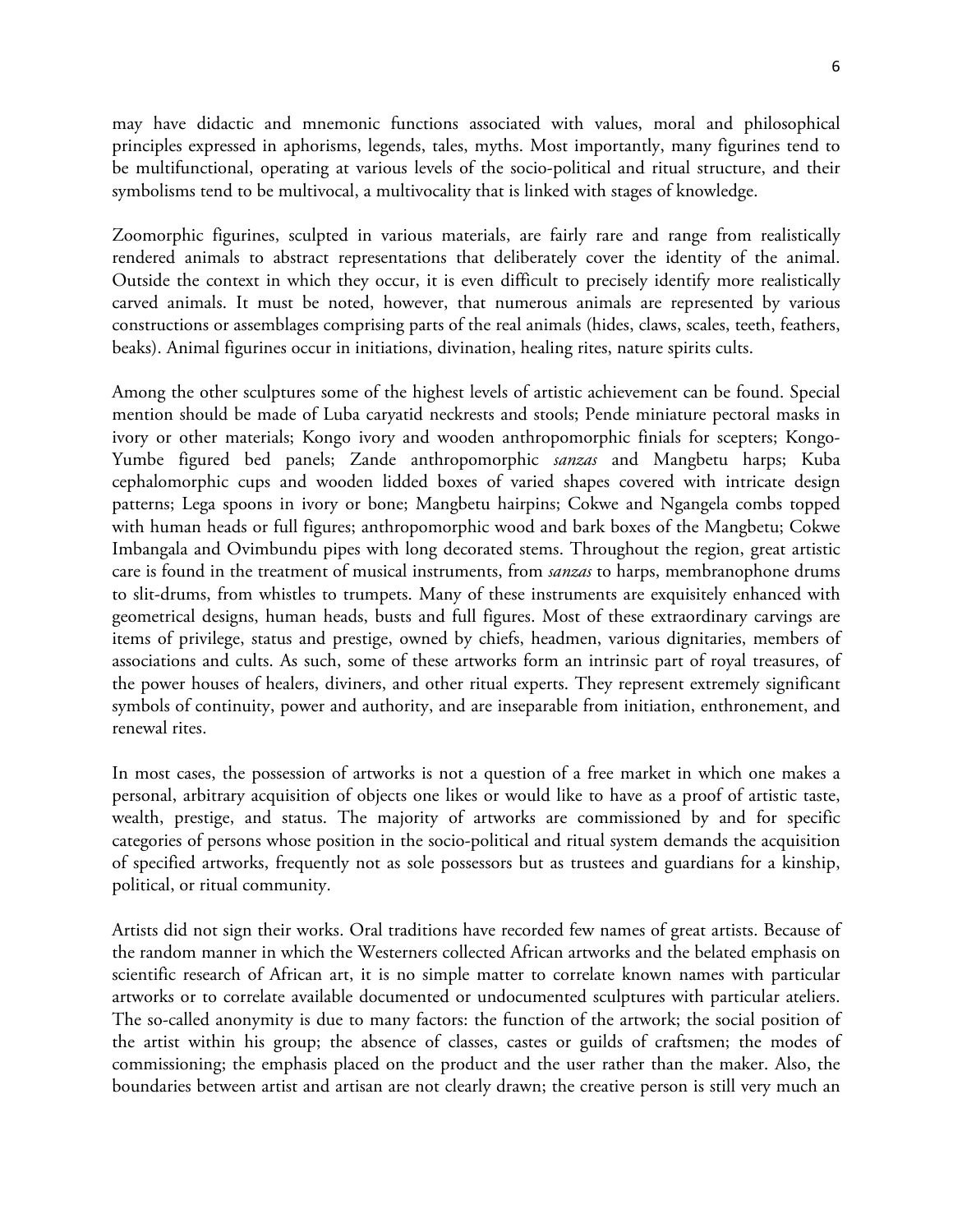artifex. Some great sculptors were also ordinary craftsmen and cultivators or hunters. Experts on particular arts have recently attempted, with varied results, to associate, on stylistic grounds, certain groups of artworks with particular artists, local ateliers, and regional schools. Some of these efforts are severely limited by the lack of adequate ethnographic information on specific ethnic groups and subgroups, and the absence of adequate biographical data on artists. In many ethnic groups artworks and the pertinent carving traditions have travelled because of exchanges between groups and the movements of individuals and kinship units; the subsequent effects on the distribution of particular styles or substyles is not well known.

At different periods in the twentieth century and with varied results, many of the great artistic traditions of Central Africa have eclipsed. The reasons for this decline are numerous and complex. In general, the processes of colonialism and evangelization, and subsequent socio-political, economic and ideological transformations (including the development of prophetic and messianic movements and syncretistic cults) have been unfavorable to the maintenance of vigorous art traditions. Many of the art-producing and art-using institutions were often the immediate target of colonial and missionary actions that aimed at the eradication of the systems within which the arts operated. Direct colonial action ignored the intimate link between Central African art, society and religion. Without the underlying value system and the supporting set of institutions, many arts became totally meaningless to their makers and users.

## **References**

| Bastin, Marie-Louise                          |                                                                                    |  |
|-----------------------------------------------|------------------------------------------------------------------------------------|--|
| 1982                                          | La sculpture Tshokwe.                                                              |  |
| 1994                                          | Sculpture angolaise. Memorial de cultures.                                         |  |
| Beumers, Etna, and Koloss, Hans-Joachim, eds. |                                                                                    |  |
| 1992                                          | Kings of Africa. Art and Authority in Central Africa.                              |  |
| Biebuyck, Daniel P.                           |                                                                                    |  |
| 1973                                          | Lega Culture. Art, Initiation and Moral Philosophy among a Central African People. |  |
| 1985/86                                       | Arts of Zaire. 2 vols.                                                             |  |
| Bourgeois, Arthur                             |                                                                                    |  |
| 1984                                          | Art of the Yaka and Suku.                                                          |  |
| Burssens, Heiman                              |                                                                                    |  |
| 1962                                          | Yanda-beelden en Mani-sekte bij de Zande.                                          |  |
| Cornet, Joseph                                |                                                                                    |  |
| 1972                                          | Art de l'Afrique noire au pays du fleuve Zaire.                                    |  |
| 1982                                          | Art royal kuba.                                                                    |  |